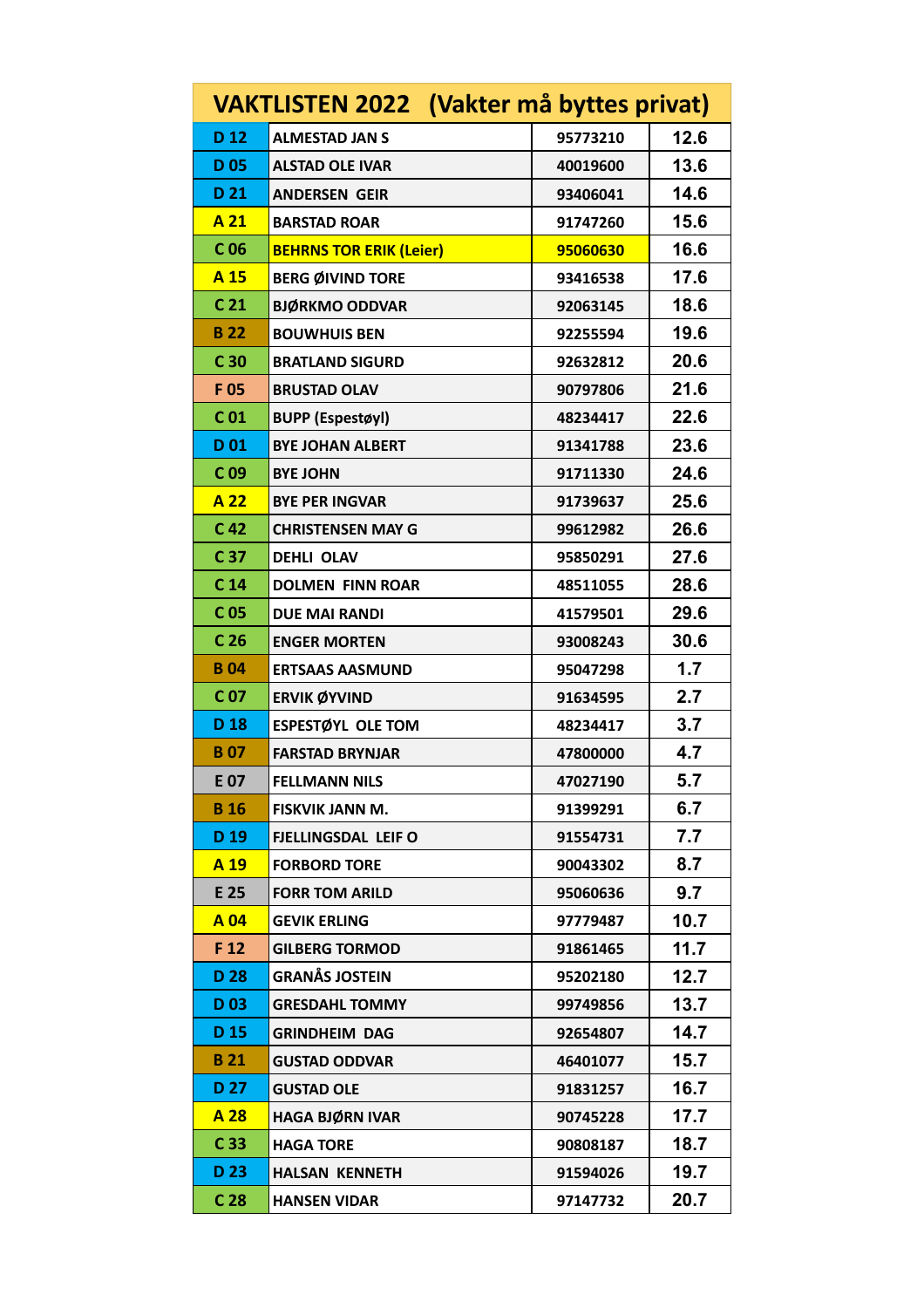|                 | <b>VAKTLISTEN 2022 (Vakter må byttes privat)</b> |          |      |
|-----------------|--------------------------------------------------|----------|------|
| A 24            | <b>HAUGE SVEIN</b>                               | 90113037 | 21.7 |
| D <sub>02</sub> | <b>HAUGEN MARIUS</b>                             | 90118990 | 22.7 |
| <b>B03</b>      | <b>HAUGER TERJE</b>                              | 92280229 | 23.7 |
| D <sub>04</sub> | <b>HELMERSEN HALVARD</b>                         | 99388897 | 24.7 |
| A 35            | <b>HERMANN INGRID</b>                            | 91150788 | 25.7 |
| A 23            | <b>HESTMANN ANDERS</b>                           | 99383138 | 26.7 |
| C <sub>32</sub> | HINT                                             | 47606539 | 27.7 |
| C <sub>38</sub> | HINT/HØYSKOLE                                    | 47606539 | 28.7 |
| D 14            | <b>HOFF TORBJØRN</b>                             | 95487680 | 29.7 |
| A 07            | <b>HOFSETH ODDGEIR</b>                           | 97009343 | 30.7 |
| <b>B01</b>      | <b>HOLBERG IVAR</b>                              | 41502931 | 31.7 |
| A 30            | <b>HOLBERG ARILD</b>                             | 94220980 | 1.8  |
| C <sub>34</sub> | <b>HOLLUP ODD EINAR</b>                          | 99541797 | 2.8  |
| E 39            | <b>HOLT BENDIK / HAUGEN</b>                      | 92243029 | 3.8  |
| E 27            | <b>HOLTAN PER T.</b>                             | 97632859 | 4.8  |
| C <sub>11</sub> | <b>HÅKONSLØKKEN HILDE</b>                        | 95165186 | 5.8  |
| F01             | <b>INGVALDSEN ROLF P</b>                         | 92419108 | 6.8  |
| E 23            | <b>IVERSEN OLE</b>                               | 97114728 | 7.8  |
| C <sub>39</sub> | <b>IVERSEN SVEIN</b>                             | 97708801 | 8.8  |
| <b>B</b> 19     | <b>JENSSEN MARTIN</b>                            | 98431786 | 9.8  |
| D 24            | <b>JENSSEN PER MORTEN</b>                        | 93027644 | 10.8 |
| C <sub>40</sub> | <b>JOHANSEN JAN H</b>                            | 91150788 | 11.8 |
| C <sub>25</sub> | <b>JOHANSEN KENT ARE</b>                         | 95831688 | 12.8 |
| C <sub>13</sub> | <b>JOHANSEN STEINAR</b>                          | 90998851 | 13.8 |
| E 37            | <b>JOHNSEN HÅKON</b>                             | 48158328 | 14.8 |
| A 10            | <b>JUUL SVEIN</b>                                | 99032603 | 15.8 |
| <b>B</b> 12     | JØRGENSEN RUNE                                   | 98260618 | 16.8 |
| <b>D08</b>      | <b>JØRSTAD OLE R</b>                             | 93231200 | 17.8 |
| C <sub>23</sub> | <b>KAMVIK EINAR</b>                              | 47629774 | 18.8 |
| D 30            | <b>KARLSEN ANDRE</b>                             | 41224766 | 19.8 |
| A 29            | <b>KLEMMETSEN STEIN E.</b>                       | 48144724 | 20.8 |
| A 18            | <b>KNUDSEN ARNE</b>                              | 92687162 | 21.8 |
| A 08            | <b>KOLSTAD TORE A</b>                            | 90507553 | 22.8 |
| A 16            | <b>KRINGEN JON OLAV</b>                          | 91184445 | 23.8 |
| <b>B</b> 13     | <b>KRISTIANSEN KNUT L.</b>                       | 95762363 | 24.8 |
| C <sub>04</sub> | <b>KRISTOFFERSEN JAN B</b>                       | 95053585 | 25.8 |
| E 19            | <b>KROGSTAD ODIN</b>                             | 97074320 | 26.8 |
| C <sub>08</sub> | <b>KROGSTAD SVEIN B</b>                          | 91312113 | 27.8 |
| D <sub>10</sub> | <b>KULSLI TOMMY</b>                              | 97964975 | 28.8 |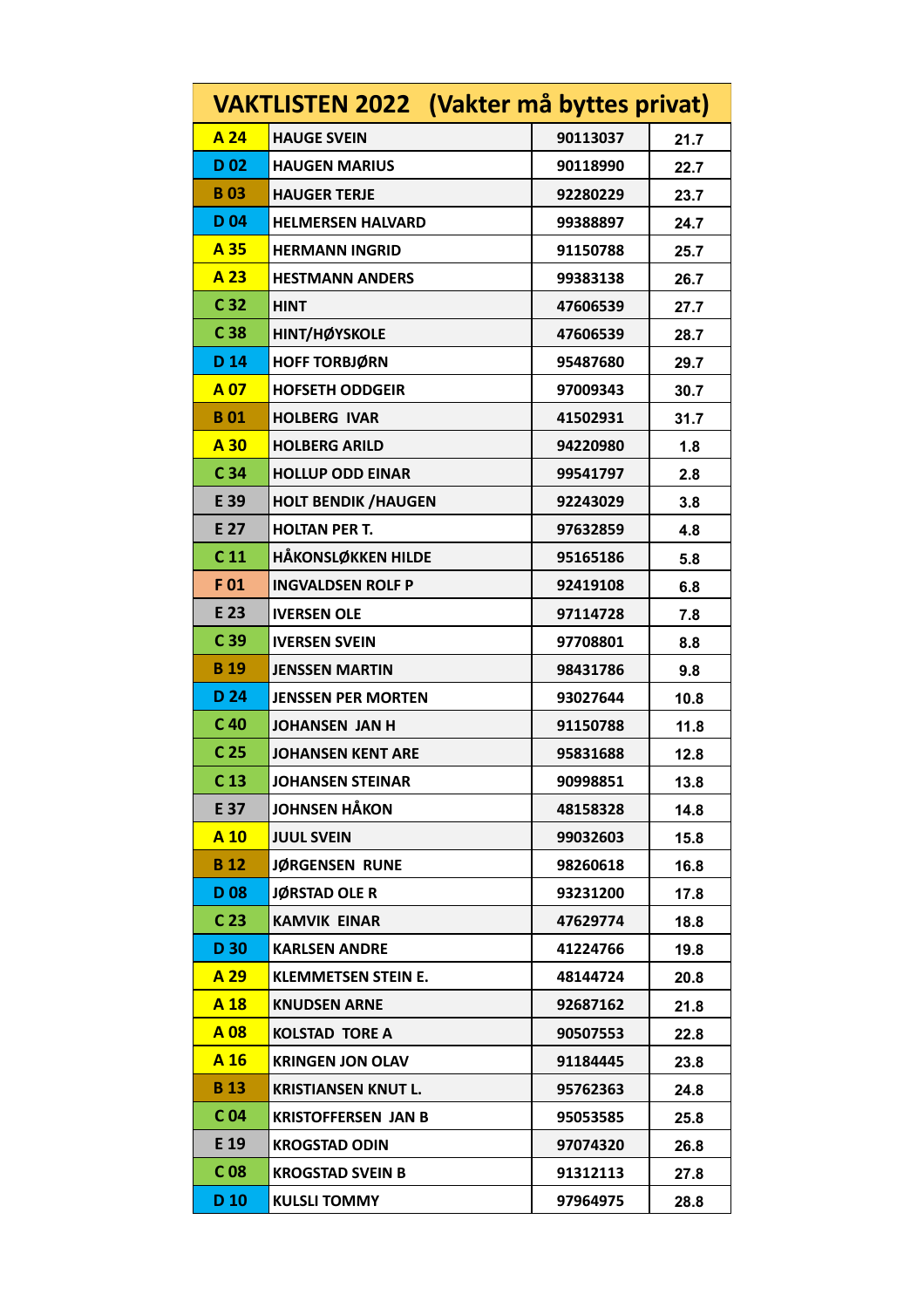|                 | <b>VAKTLISTEN 2022 (Vakter må byttes privat)</b> |          |      |
|-----------------|--------------------------------------------------|----------|------|
| D 11            | <b>KUMMEL ANGELA</b>                             | 94179280 | 29.8 |
| C <sub>03</sub> | <b>KVELLO ESPEN</b>                              | 90965574 | 30.8 |
| E 15            | <b>LERVÅG PER G</b>                              | 91521966 | 31.8 |
| D <sub>09</sub> | <b>LUND TOMMY</b>                                | 93007922 | 1.9  |
| <b>B</b> 11     | <b>LUNDE LARS</b>                                | 90115365 | 2.9  |
| C <sub>10</sub> | <b>LØVSTAD TOR ÅGE</b>                           | 93876734 | 3.9  |
| A 31            | <b>MATBERG JAN K.</b>                            | 41358071 | 4.9  |
| C <sub>41</sub> | <b>MELAND LEIF</b>                               | 47760562 | 5.9  |
| D <sub>07</sub> | <b>MOE HELGE</b>                                 | 97953680 | 6.9  |
| D <sub>16</sub> | <b>MOKSNES LARS</b>                              | 46617642 | 7.9  |
| E 21            | <b>MUNKVOLD ESPEN</b>                            | 92251214 | 8.9  |
| E 13            | <b>MYHRE ROGER</b>                               | 98882631 | 9.9  |
| D 26            | <b>MYRSTAD CHRISTIAN</b>                         | 99745390 | 10.9 |
| <b>B</b> 18     | <b>NILSEN ARNLIOT</b>                            | 91340278 | 11.9 |
| F03             | <b>NORUM STÅLE</b>                               | 90167790 | 12.9 |
| C <sub>48</sub> | <b>NORUM TOMMY (Leier)</b>                       | 45511088 | 13.9 |
| A 05            | <b>NØSTVOLD KIM ANDRE</b>                        | 98369346 | 14.9 |
| A 25            | <b>NÅS FRANK</b>                                 | 95944845 | 15.9 |
| F 04            | OLSEN ASBJØRN                                    | 95107499 | 16.9 |
| C <sub>15</sub> | <b>OLSEN EMIL</b>                                | 41769676 | 17.9 |
| C <sub>18</sub> | <b>OMLAND HANS H</b>                             | 92260053 | 18.9 |
| C <sub>19</sub> | OPPEGÅRD PER ARNE                                | 90743299 | 19.9 |
| E 09            | PEDERSEN BJØRN ERIK                              | 47946590 | 20.9 |
| A 20            | <b>PEDERSEN OVE A</b>                            | 45077246 | 21.9 |
| C <sub>31</sub> | <b>PEDERSEN ROGER</b>                            | 92095528 | 22.9 |
| D <sub>22</sub> | PETTERSEN KENNETH                                | 99495955 | 23.9 |
| E 01            | <b>PETTERSEN JOHANNES</b>                        | 92152499 | 24.9 |
| C <sub>20</sub> | <b>RICHARDSEN RUNE</b>                           | 99596085 | 25.9 |
| <b>B08</b>      | <b>RØNNING JOHAN P</b>                           | 90124757 | 26.9 |
| <b>B</b> 15     | RØSSING EVA                                      | 93496347 | 27.9 |
| C <sub>43</sub> | <b>SAKSHAUG GEIR M.</b>                          | 46401106 | 28.9 |
| A 12            | <b>SALATER ARNE</b>                              | 91801015 | 29.9 |
| A 32            | <b>SALATER BJØRN</b>                             | 90701494 | 30.9 |
| <b>B</b> 14     | <b>SAND JON ARNE</b>                             | 90946798 | 1.10 |
| C <sub>29</sub> | <b>SANDMO BJØRNAR (Leier)</b>                    | 92860299 | 2.10 |
| A 11            | SIVERTSEN ESPEN                                  | 99599901 | 3.10 |
| <b>B23</b>      | SIVERTSEN JØRGEN                                 | 95886303 | 4.10 |
| C <sub>27</sub> | <b>SJØBAKK TROND</b>                             | 92400818 | 5.10 |
| A 13            | <b>SKAUGE STEINAR</b>                            | 97138734 | 6.10 |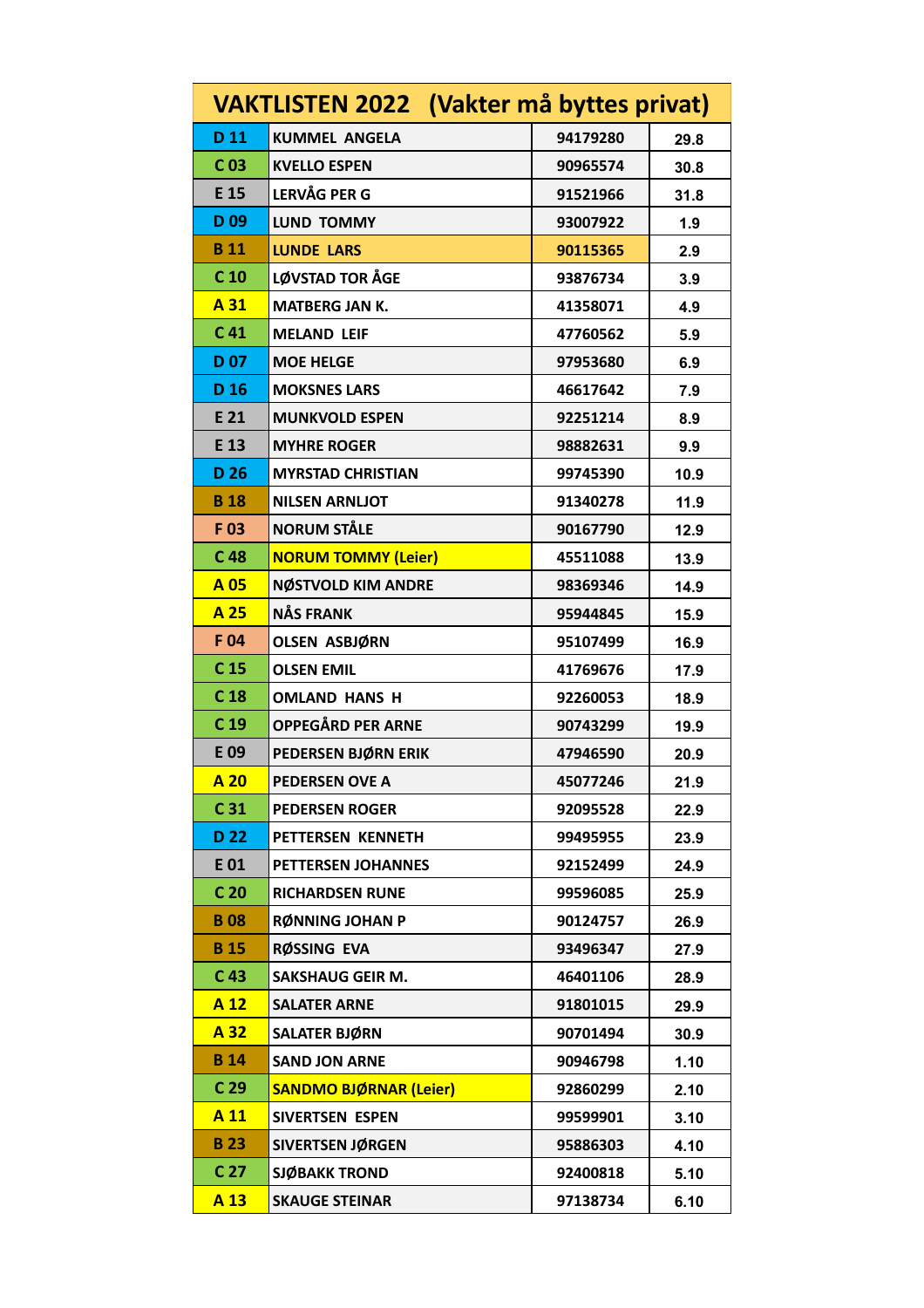|                 | VAKTLISTEN 2022 (Vakter må byttes privat) |          |       |
|-----------------|-------------------------------------------|----------|-------|
| C <sub>17</sub> | <b>SKEVIK JAN</b>                         | 90536183 | 01.05 |
| C <sub>12</sub> | <b>SKJETNE EGIL</b>                       | 99713806 | 02.05 |
| E 11            | <b>SKREDEN VEGAR</b>                      | 91780354 | 03.05 |
| F 16            | <b>SOLBERG PER</b>                        | 95773876 | 04.05 |
| C <sub>16</sub> | <b>STEINVIK JAN A</b>                     | 47666978 | 05.05 |
| F 07            | <b>STEINVIK JAN A. (LEIER)</b>            | 47666978 | 06.05 |
| E 41            | STENDAHL ASBJØRN                          | 91129992 | 07.05 |
| A 26            | <b>STORHOLMEN MATHIAS</b>                 | 45060215 | 08.05 |
| C <sub>22</sub> | <b>STRAND JOHNNY</b>                      | 95077288 | 09.05 |
| C <sub>24</sub> | <b>STRAUMAN MARIA</b>                     | 92225577 | 10.05 |
| <b>B24</b>      | <b>STRID ESPEN (Leier)</b>                | 45238897 | 11.05 |
| <b>B</b> 17     | STRØMBERG JAN O                           | 90798558 | 12.05 |
| A 01            | <b>SUND TERJE</b>                         | 94277335 | 13.05 |
| D <sub>20</sub> | SUNDAL BJØRN ÅSM.                         | 93232448 | 14.05 |
| C <sub>46</sub> | <b>SUNDE ERIK ALSTAD</b>                  | 99735657 | 15.05 |
| C <sub>35</sub> | <b>SVEBAKK IRENE</b>                      | 97504926 | 16.05 |
| A 03            | <b>SYLTHE KURT</b>                        | 93449506 | 17.05 |
| A 02            | <b>SÆTERMO STEIN ERIK</b>                 | 97555519 | 18.05 |
| F 09            | <b>TALSETH ARNE</b>                       | 95750889 | 19.05 |
| D <sub>06</sub> | <b>TANGEN TROND O.</b>                    | 90104412 | 20.05 |
| D <sub>17</sub> | <b>TENNFJORD AUDUN</b>                    | 48604417 | 21.05 |
| F 02            | <b>TØNDEL LARS</b>                        | 92823100 | 22.05 |
| <b>B09</b>      | <b>TÅRNES ÅGE</b>                         | 90147494 | 23.05 |
| F 08            | <b>UKKELBERG ARNSTEIN</b>                 | 92607408 | 24.05 |
| D <sub>13</sub> | <b>VANDVIK REIDAR</b>                     | 97180377 | 25.05 |
| E 35            | <b>VEIE ODD ARILD</b>                     | 90169265 | 26.05 |
| F 06            | <b>VIKAN TORSTEIN</b>                     | 90968924 | 27.05 |
| A 27            | <b>VINNE HÅKON Leier</b>                  | 97071710 | 28.05 |
| $C$ 00          | <b>WADE TOVE (LEIER)</b>                  | 91702506 | 29.05 |
| A 09            | <b>WEE CHRISTIAN</b>                      | 40006042 | 30.05 |
| <b>B06</b>      | <b>WIIK STIAN</b>                         | 95172941 | 31.05 |
| E 31            | WIIK BJØRN                                | 97191927 | 01.06 |
| E 05            | <b>WINNBERG ARILD</b>                     | 99422252 | 02.06 |
| E 29            | WISETH TOR M.                             | 46805975 | 03.06 |
| C <sub>36</sub> | <b>WISHART ADAM</b>                       | 48198997 | 04.06 |
| A 06            | <b>XANTHOULIS THANOS</b>                  | 40330506 | 05.06 |
| A 33            | ØRA                                       | ???      | 06.06 |
| C <sub>02</sub> | ØSTGÅRD YNGVE                             | 47878708 | 07.06 |
| <b>B20</b>      | ØYAN HELGE                                | 92467929 | 08.06 |